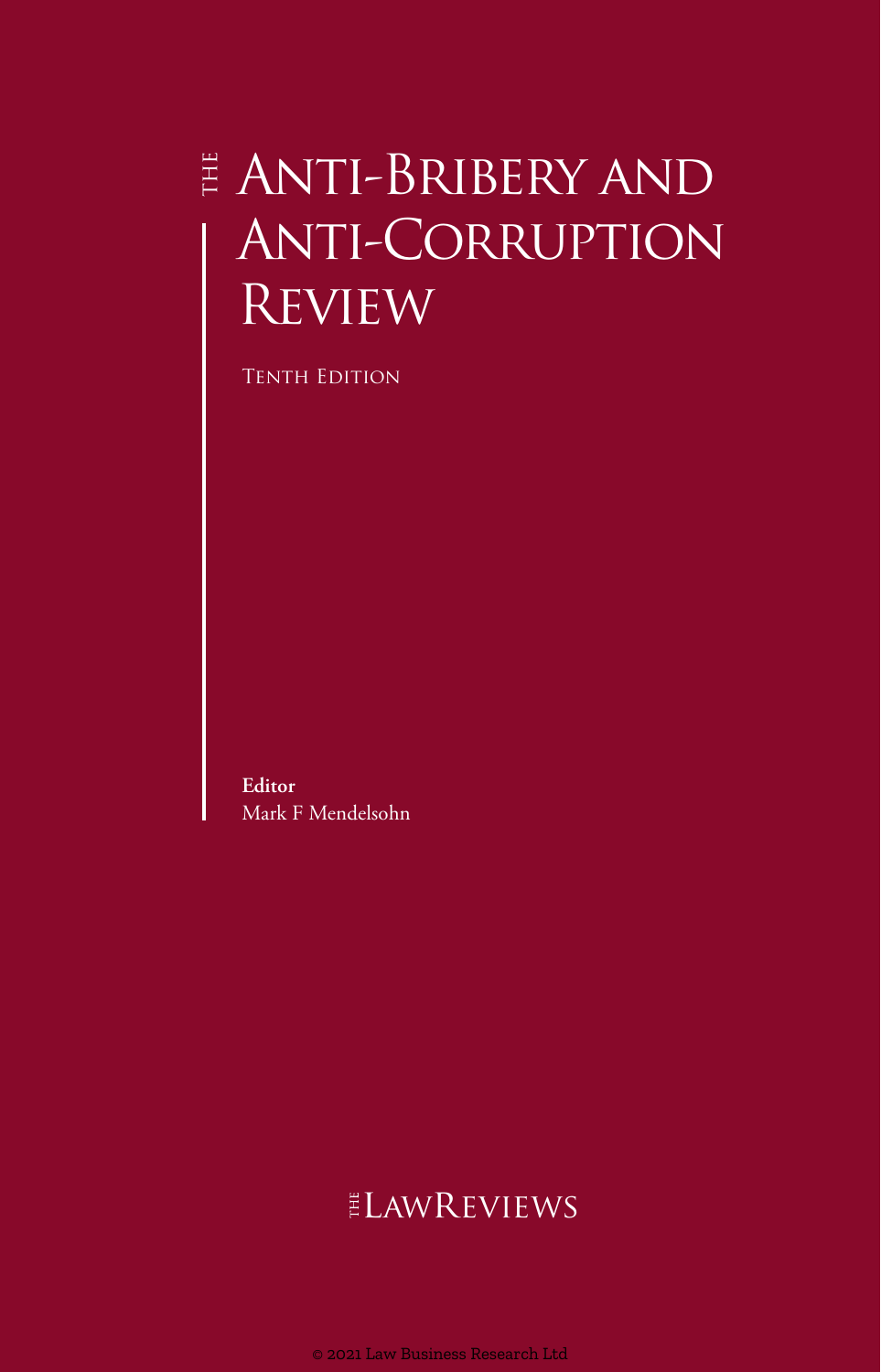# Anti-Bribery and Anti-Corruption **REVIEW**

Tenth Edition

Reproduced with permission from Law Business Research Ltd This article was first published in November 2021 For further information please contact Nick.Barette@thelawreviews.co.uk

**Editor** Mark F Mendelsohn

# **ELAWREVIEWS**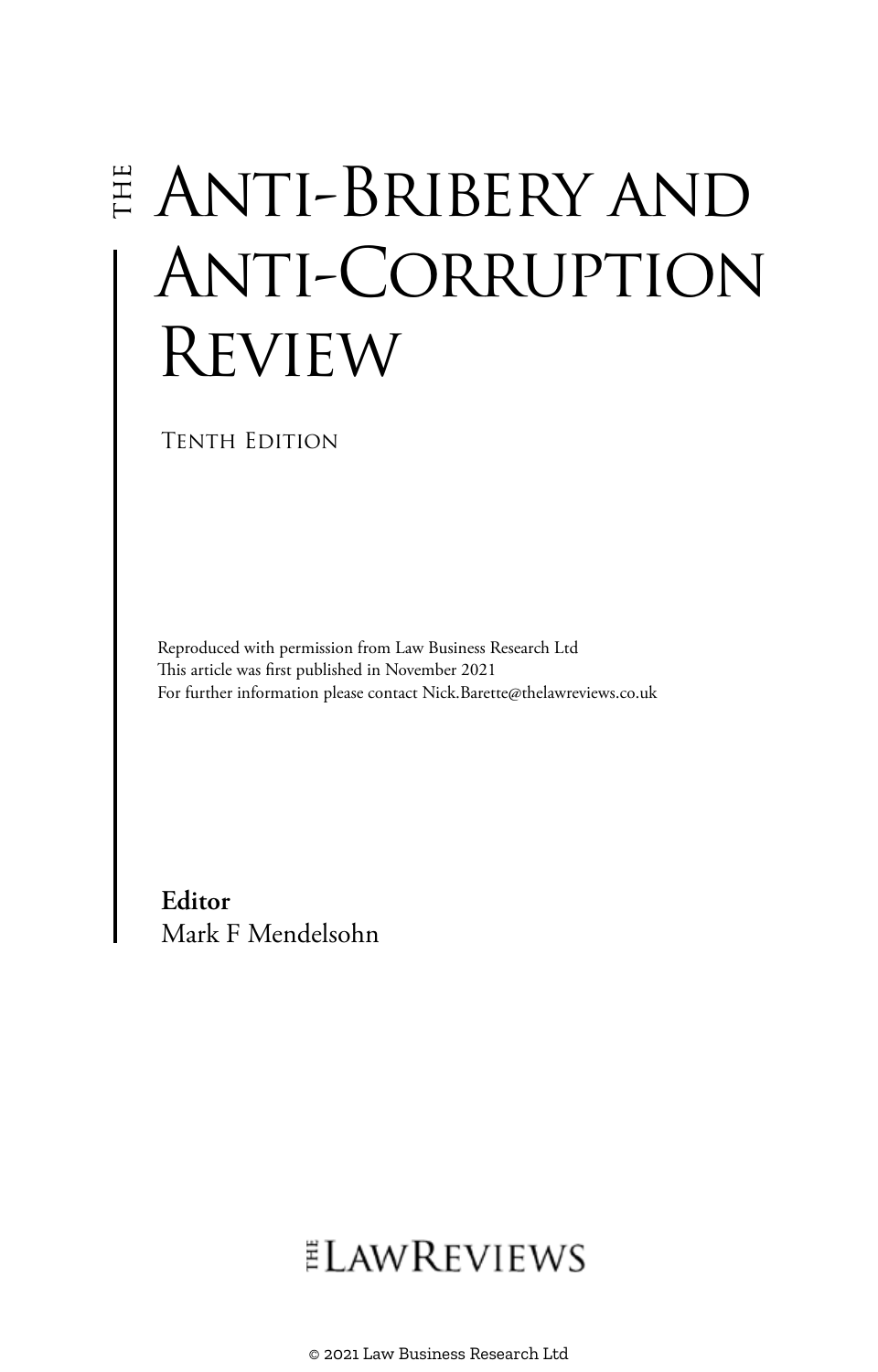#### PUBLISHER Clare Bolton

#### HEAD OF BUSINESS DEVELOPMENT Nick Barette

TEAM LEADERS Joel Woods, Jack Bagnall

BUSINESS DEVELOPMENT MANAGERS Rebecca Mogridge, Katie Hodgetts, Joey Kwok

> RESEARCH LEAD Kieran Hansen

EDITORIAL COORDINATOR Leke Williams

PRODUCTION AND OPERATIONS DIRECTOR Adam Myers

> PRODUCTION EDITOR John Harris

#### **SUBEDITOR**

#### Martin Roach

CHIEF EXECUTIVE OFFICER Nick Brailey

Published in the United Kingdom by Law Business Research Ltd, London Meridian House, 34–35 Farringdon Street, London, EC4A 4HL, UK © 2021 Law Business Research Ltd www.TheLawReviews.co.uk

No photocopying: copyright licences do not apply. The information provided in this publication is general and may not apply in a specific situation, nor does it necessarily represent the views of authors' firms or their clients. Legal advice should always be sought before taking any legal action based on the information provided. The publishers accept no responsibility for any acts or omissions contained herein. Although the information provided was accurate as at November 2021, be advised that this is a developing area. Enquiries concerning reproduction should be sent to Law Business Research, at the address above. Enquiries concerning editorial content should be directed to the Publisher – clare.bolton@lbresearch.com

ISBN 978-1-83862-756-0

Printed in Great Britain by Encompass Print Solutions, Derbyshire Tel: 0844 2480 112

© 2021 Law Business Research Ltd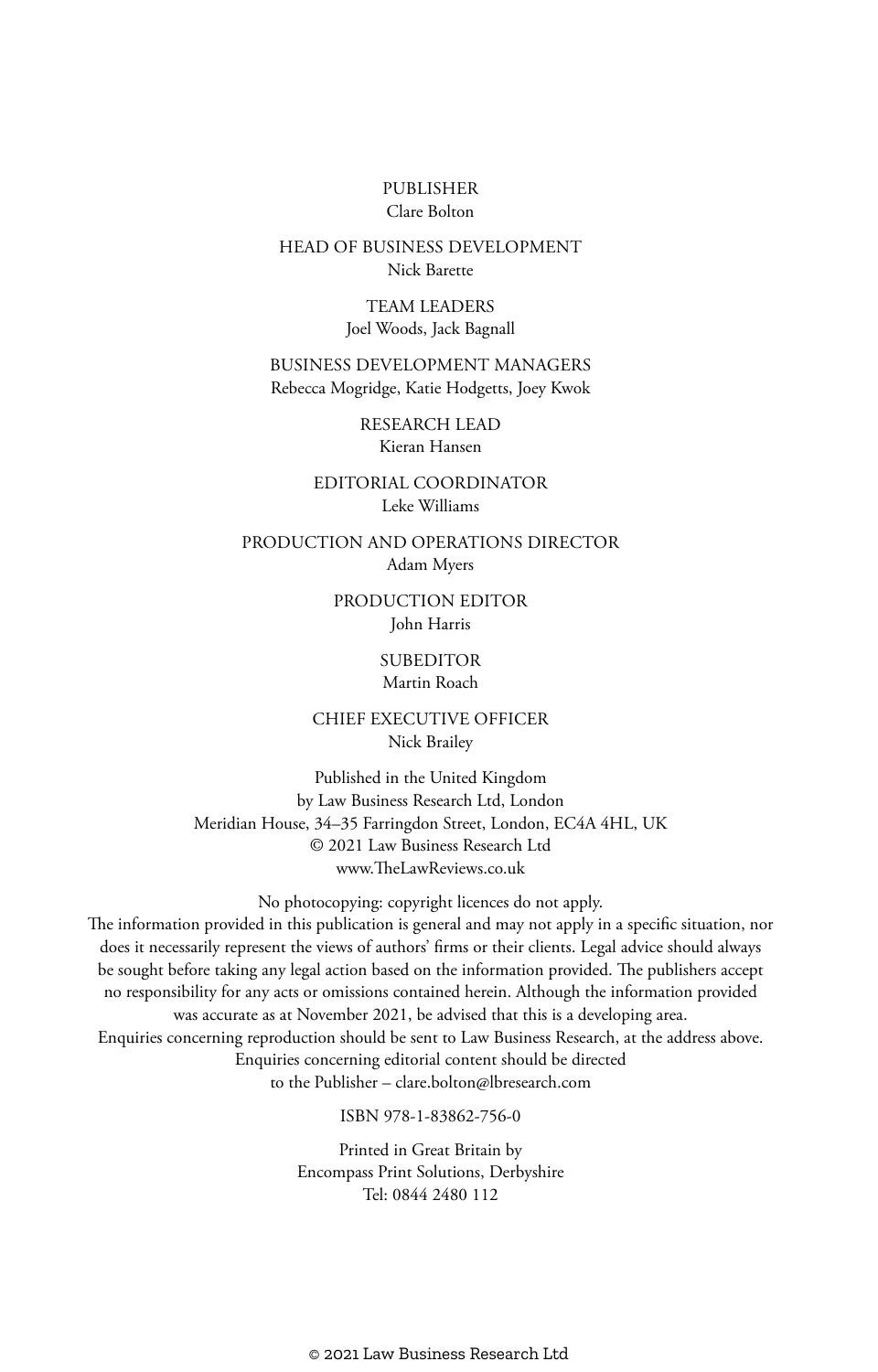# ACKNOWLEDGEMENTS

The publisher acknowledges and thanks the following for their assistance throughout the preparation of this book:

ANAGNOSTOPOULOS

BAE, KIM & LEE LLC

BAKER MCKENZIE

BLAKE, CASSELS & GRAYDON LLP

CLEARY GOTTLIEB STEEN & HAMILTON LLP

DECHERT LLP

ESTUDIO ECHECOPAR, MEMBER FIRM OF BAKER & MCKENZIE INTERNATIONAL

HHP LAW FIRM

JOHNSON WINTER & SLATTERY

MANGEAT ATTORNEYS AT LAW LLC

MORI HAMADA & MATSUMOTO

PAUL, WEISS, RIFKIND, WHARTON & GARRISON LLP

PÉREZ-LLORCA

SÉRVULO & ASSOCIADOS

SOŁTYSIŃSKI KAWECKI & SZLĘZAK

STETTER RECHTSANWÄLTE

STUDIO LEGALE PISANO

TRENCH ROSSI WATANABE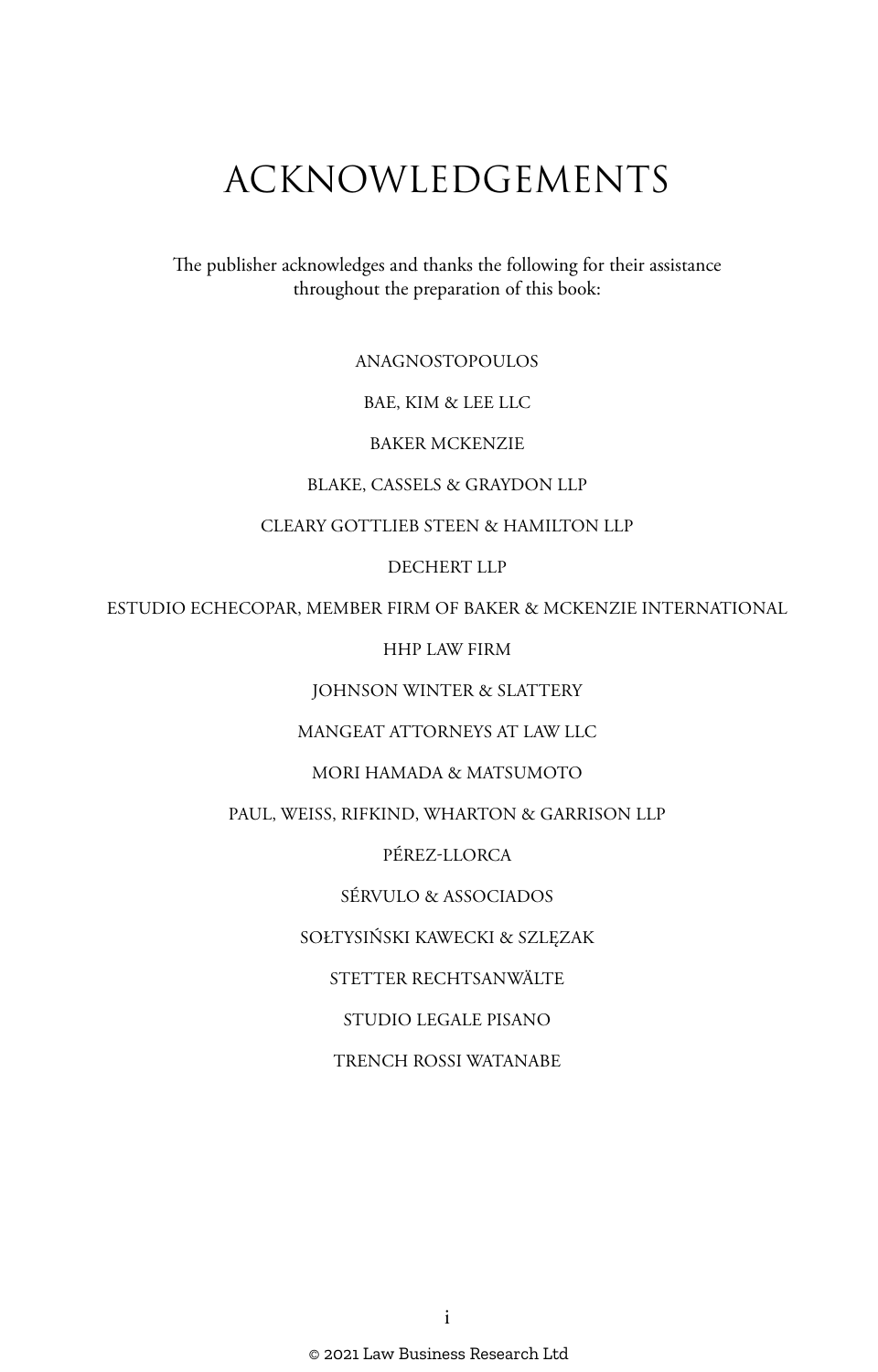# CONTENTS

| Mark F Mendelsohn |                                                                                        |  |
|-------------------|----------------------------------------------------------------------------------------|--|
| Chapter 1         |                                                                                        |  |
|                   | Vanina Caniza, Fernando Goldaracena, Francisco Fernández Rostello and Nicolás Servente |  |
| Chapter 2         |                                                                                        |  |
|                   | Robert R Wyld and Angus Hannam                                                         |  |
| Chapter 3         |                                                                                        |  |
|                   | Heloisa Uelze, Felipe Ferenzini, Fernanda Casagrande and Érica Porfírio                |  |
| Chapter 4         |                                                                                        |  |
|                   | Mark Morrison and Michael Dixon                                                        |  |
| Chapter 5         |                                                                                        |  |
|                   | Sebastián Doren and Juan Ignacio Donoso                                                |  |
| Chapter 6         |                                                                                        |  |
|                   | María Carolina Pardo Cuéllar and Luis Alberto Castell                                  |  |
| Chapter 7         |                                                                                        |  |
|                   | Tim Bowden, Roger A Burlingame, Matthew L Mazur and Tom Stroud                         |  |
| Chapter 8         |                                                                                        |  |
|                   | Guillaume de Rancourt and Camille Martini                                              |  |
| Chapter 9         |                                                                                        |  |
|                   | Sabine Stetter and Christopher Reichelt                                                |  |
| Chapter 10        |                                                                                        |  |
|                   | Ilias G Anagnostopoulos and Jerina Zapanti                                             |  |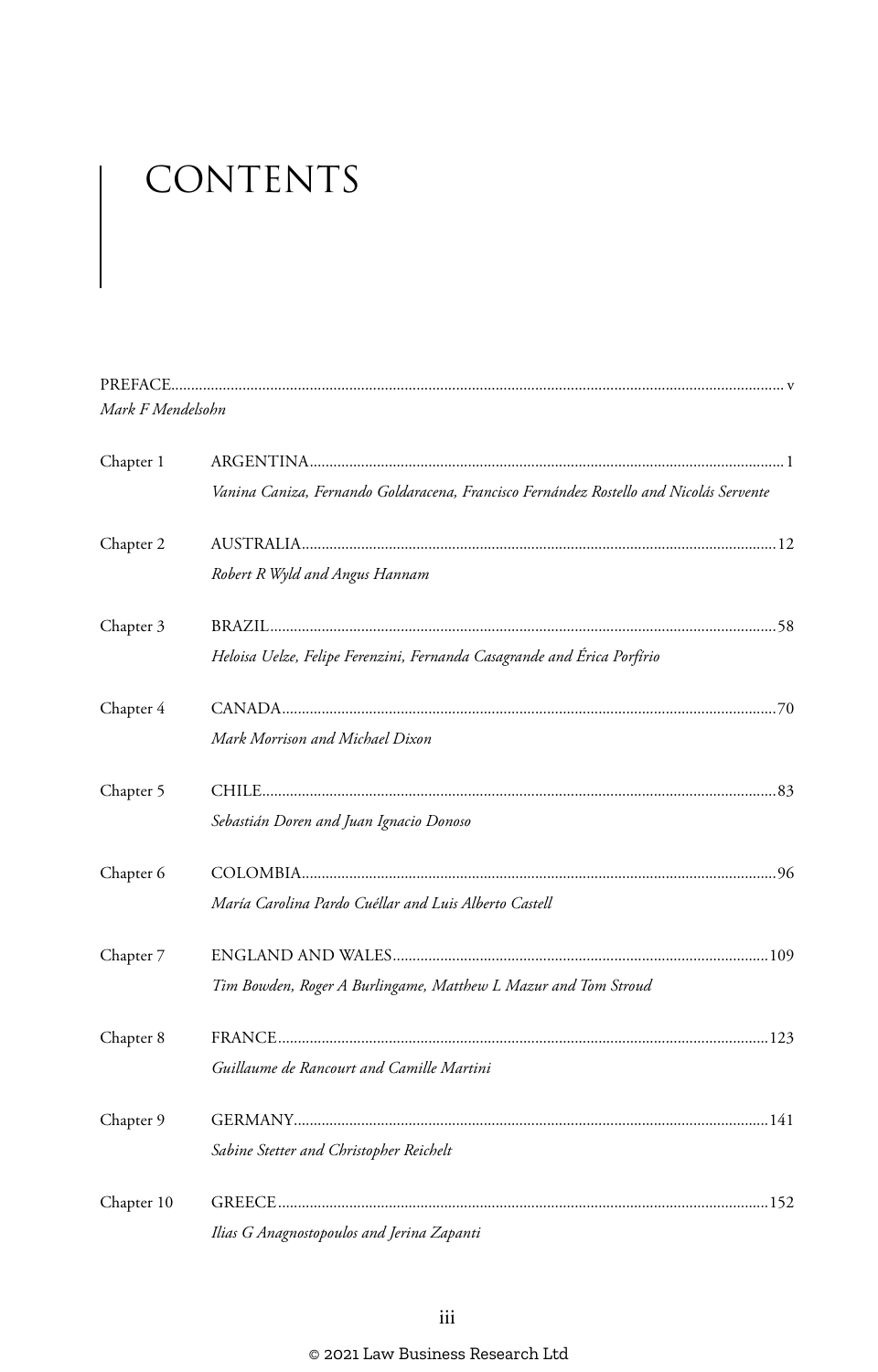| Chapter 11 |                                                    |  |
|------------|----------------------------------------------------|--|
|            | Andi Kadir, Bernard Sihombing and Nabila Oegroseno |  |
| Chapter 12 |                                                    |  |
|            | Roberto Pisano                                     |  |
| Chapter 13 |                                                    |  |
|            | Kana Manabe, Hideaki Roy Umetsu and Shiho Ono      |  |
| Chapter 14 |                                                    |  |
|            | Jonathan Edward Adams and Milka López              |  |
| Chapter 15 |                                                    |  |
|            | Teresa Tovar Mena and Viviana Chávez Bravo         |  |
| Chapter 16 |                                                    |  |
|            | Tomasz Konopka and Katarzyna Randzio-Sajkowska     |  |
| Chapter 17 |                                                    |  |
|            | Ana de Brito Camacho and João Santos Marta         |  |
| Chapter 18 |                                                    |  |
|            | Tony DongWook Kang and Yongman Bae                 |  |
| Chapter 19 |                                                    |  |
|            | Adriana de Buerba and Jorge Walser                 |  |
| Chapter 20 |                                                    |  |
|            | Grégoire Mangeat and Hadrien Mangeat               |  |
| Chapter 21 |                                                    |  |
|            | Mark F Mendelsohn                                  |  |
| Chapter 22 |                                                    |  |
|            | Jesús A Dávila and Adriana Gonçalves               |  |
| Appendix 1 |                                                    |  |
| Appendix 2 |                                                    |  |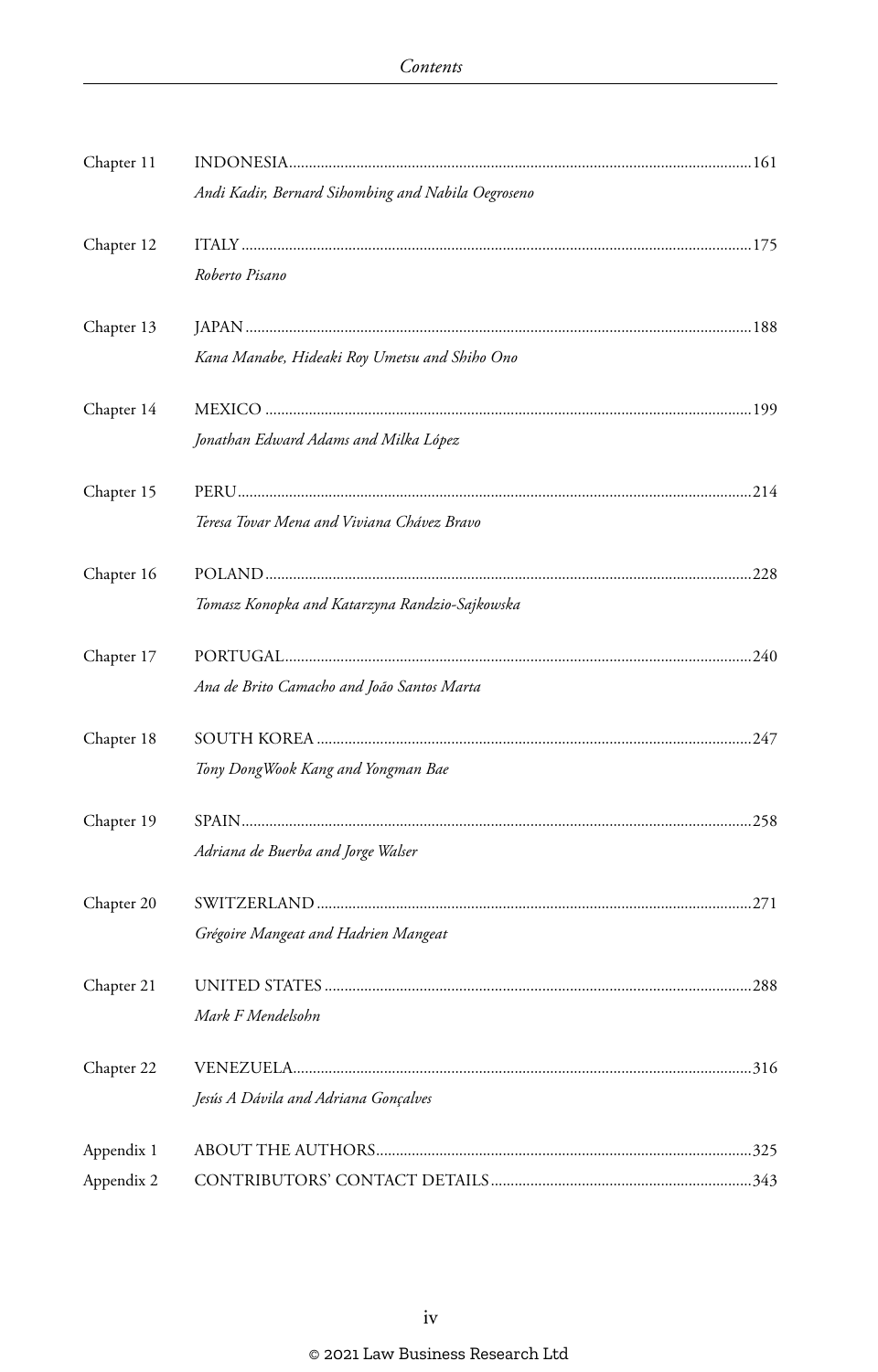# PREFACE

The covid-19 pandemic has had a monumental and disruptive effect on practically all aspects of business, politics, law and daily life in nearly every corner of the globe. For companies conducting cross-border business, and legal practitioners who advise them, corruption remains a substantial risk area. And with national governments engaging in large-scale economic stimulus programmes and contracting on an emergency basis with a wide range of suppliers of critical goods and services, the opportunities for fraud, corruption and abuse are replete. The current global health crisis unfolded onto a world stage that is dynamic and roiling with anti-corruption activity and developments. This tenth edition of *The Anti-Bribery and Anti-Corruption Review* presents the views and observations of leading anti-corruption practitioners in jurisdictions spanning the globe, including a new chapter covering Portugal. The comprehensive scope of this edition of the Review mirrors that dynamism.

Over the past two years, countries across the globe have continued to investigate and prosecute a range of corruption cases – many involving heads of state and senior officials – strengthen their domestic anti-bribery and anti-corruption laws, and adopt important new law enforcement policies and guidance documents, though tumultuous international relations, rising economic competition and the effects of the pandemic are combining to threaten international cooperation and the progress of cross-border investigations more generally.

2020 saw French-headquartered Airbus SE reach a US\$3.9 billion coordinated corporate bribery and export controls resolution with authorities in France, the United Kingdom and the United States. The wide-ranging allegations involved alleged bribery of government officials in more than a dozen countries, as well as US export controls-related offences, and now other jurisdictions from Ghana to Malaysia are pressing forward with their own investigations. At the same time, the 1MDB scandal continued to play out, with still further US asset forfeiture actions, criminal charges against a major US Republican fundraiser for allegedly acting as an unregistered foreign agent in an attempt to illegally lobby the Trump administration to drop its probe into the 1MDB corruption scandal and an appeal by former Malaysian prime minister Najob Razak against his convictions on bribery and money-laundering charges and the resulting 12-year prison term. And in Brazil, which has for many years been a hotbed of anti-corruption investigations, President Jair Bolsonaro took the controversial step of ending his country's long-running Car Wash probe, following the resignation of his justice minister who, as judge, had previously presided over the probe.

Given the political turmoil and the global health crisis still confronting us in the remainder of 2021 and into 2022, this book and the wealth of country-specific learning that it contains will help guide practitioners and their clients when navigating the perils of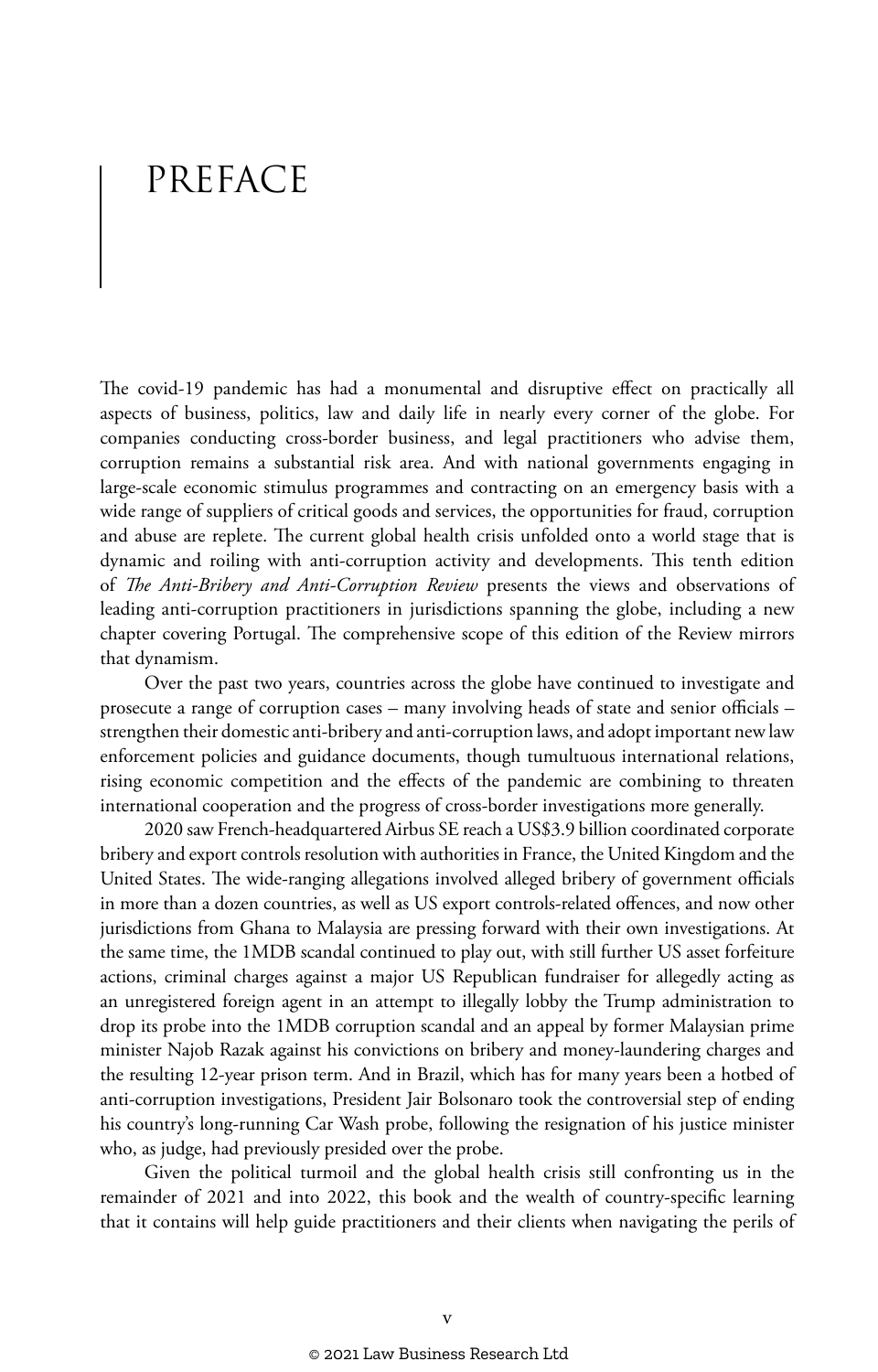corruption in foreign and transnational business, and in related internal and government investigations. I am grateful to all of the contributors for their support in producing this highly informative volume.

#### **Mark F Mendelsohn**

Paul, Weiss, Rifkind, Wharton & Garrison LLP Washington, DC November 2021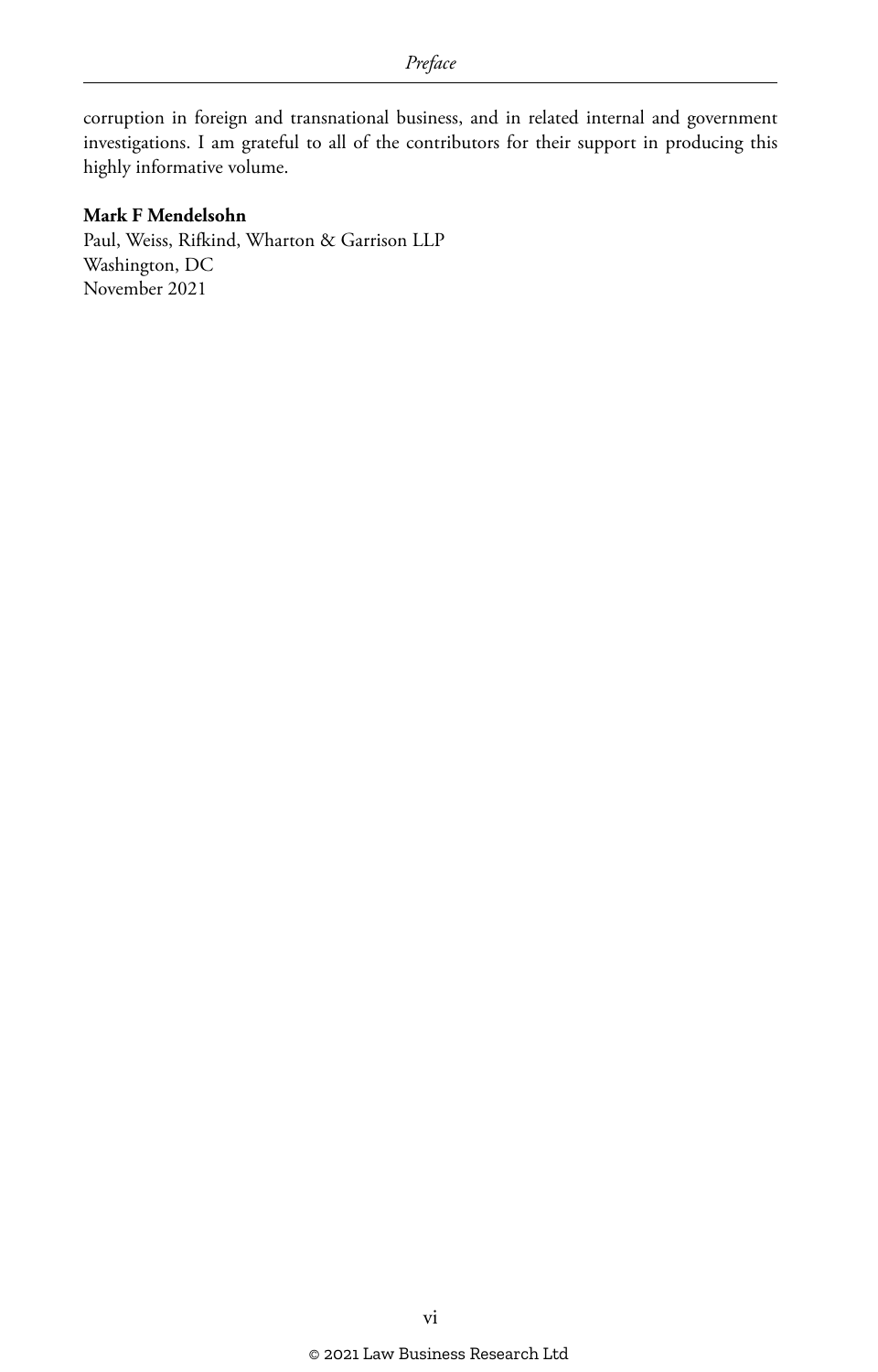**Chapter 17**

## PORTUGAL

*Ana de Brito Camacho and João Santos Marta*<sup>1</sup>

#### **I INTRODUCTION**

This chapter focuses on the main aspects and developments of Portuguese legislation on corruption, international corruption and related offences (such as trading influence or money laundering), including a reference to the international treaties that Portugal has subscribed to and have come into force in its jurisdiction.

We shall also refer to a set of criminal cases on corruption and related criminal offences, investigations and prosecutions that have received media attention. Reference will also be made to international cases relating to corruption with implications in Portugal.

Finally, we set out the next legislative steps on the prevention of corruption, especially the role of compliance programmes. In this context, we highlight new legislation such as the new law that defines the General Regime for the Prevention of Corruption and the law that transposes the EU Whistleblower Protection Directive into Portuguese law.

#### **II DOMESTIC BRIBERY: LEGAL FRAMEWORK**

In the Portuguese legal system, there is no single crime that corresponds to bribery, but rather a differentiated set of crimes, namely crimes committed in the exercise of public duties<sup>2</sup> and the crime of influence peddling.3

Regarding crimes committed in the exercise of public duties, we must bear in mind the definition of 'official' provided for in the Criminal Code,<sup>4</sup> which includes: administrative agents; arbitrators, jurors and experts; and anyone who temporarily performs an activity with a public, administrative or jurisdictional function. Judges, managers, members of supervisory bodies and employees of public, nationalised or publicly owned companies or companies with a majority public capital holding and also of public service concessionaires are treated as officials for this purpose.<sup>5</sup>

<sup>1</sup> Ana de Brito Camacho is a senior associate and João Santos Marta is an associate at Sérvulo & Associados. The authors express their sincere gratitude to their colleague Inês Nabais do Paulo, of Sérvulo & Associados, for her collaboration on the chapter.

<sup>2</sup> Foreseen in Articles 372 et seq of the Criminal Code.

<sup>3</sup> Provided for in Article 335 of the Criminal Code.

<sup>4</sup> Article 386(1) of the Criminal Code.

<sup>5</sup> Article 386(2) and (3) of the Criminal Code.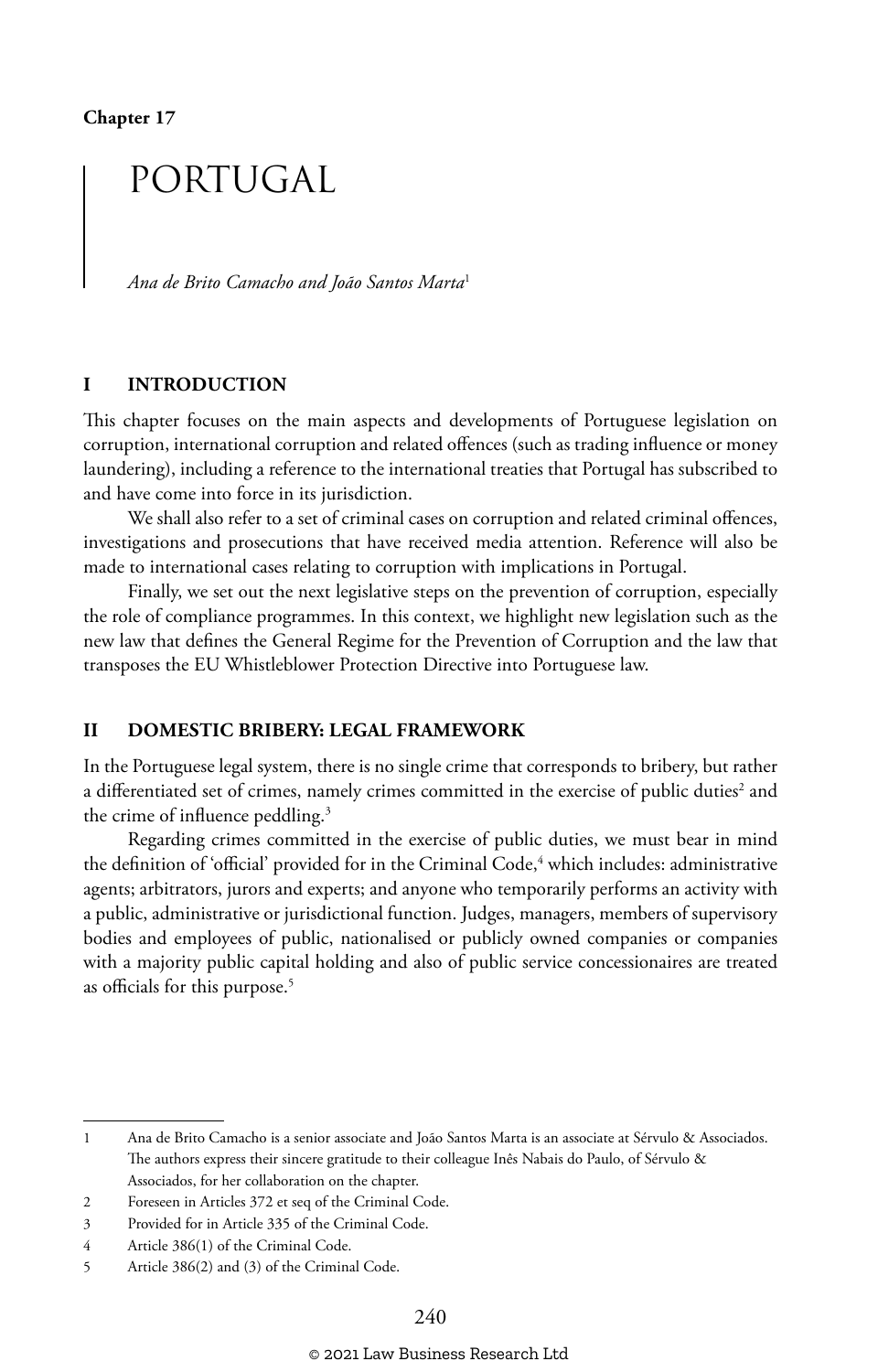Crimes committed in the exercise of public duties provided for in the Criminal Code, commonly known as 'crimes of an official', are the following:

- $\alpha$  the crime of undue receipt of advantage<sup>6</sup> sanctions the mere request or acceptance, by an official, of a financial or non-financial advantage that is not due to him or her. An act or omission by the official in return for receiving the advantage is therefore not required, as in the crime of corruption referred to below. However, conduct that is socially appropriate and in accordance with traditions and practices will not be punished (offers of low value, if their acceptance does not correspond to the habitual practice of the official). In Portugal, there is also a specific prohibition on health professionals receiving prizes, gifts or other benefits given by companies responsible for information or promotion of medical devices or wholesale distributors,7 except in the case of objects of insignificant value and relevant to the practice of the health professional.<sup>8</sup> Article  $61(1)(mm)$  of Decree-Law No. 145/2009, of 17 June, as amended, $^9$  provides that non-compliance with this prohibition constitutes a serious administrative offence under the terms of the Legal Framework for Economic Administrative Offences (approved by Decree-Law No. 9/2021, of 29 January), punishable by a penalty of between €650 and €1,500 (in the case of a natural person) or between €1,700 and €24,000 (in the case of a legal entity and depending on its size); and
- *b* the crime of corruption<sup>10</sup> sanctions the request or acceptance of a financial or non-financial advantage, or the promise thereof, to an official for the commission of an act or omission (whether or not contrary to his or her public duties).

In relation to the crimes referred to above, both active and passive conduct are punishable. The penalties imposed for the various conducts foreseen (active and passive) vary from one year's to eight years' imprisonment<sup>11</sup> to a fine of up to 600 days.<sup>12</sup> Legal entities may also be punished for the commission of these crimes.<sup>13</sup>

In turn, the crime of trading in influence $14}$  punishes the request or acceptance of a financial or non-financial advantage in order to exert influence with a public body. The penalties provided for the various conducts foreseen (active and passive) vary from up to five years' imprisonment<sup>15</sup> to a fine of up to  $360 \text{ days}$ .<sup>16</sup> Legal entities may also be punished for committing this crime.<sup>17</sup>

<sup>6</sup> Article 372 of the Criminal Code.

<sup>7</sup> See Article 51(1) and (2) of Decree-Law No. 145/2009, of 17 June, amended by Decree-Law No. 5/2017, of 6 January.

<sup>8</sup> Order No. 1542/2017, of 31 January 2017, of the Secretary of State for Health, determined that objects of value not exceeding €60 should be considered of insignificant value and relevant to the practice of the health professional.

<sup>9</sup> Decree-Law No. 145/2009, of 17 June, amended by Decree-Law No. 5/2017, of 6 January.

<sup>10</sup> Articles 373 and 374 of the Criminal Code.

<sup>11</sup> Article 41(1) of the Criminal Code.

<sup>12</sup> Article 47(1) of the Criminal Code.

<sup>13</sup> Article 11(2) of the Criminal Code.

<sup>14</sup> Article 335 of the Criminal Code.

<sup>15</sup> Article 41(1) of the Criminal Code.

<sup>16</sup> Article 47(1) of the Criminal Code.

<sup>17</sup> Article 11(2) of the Criminal Code.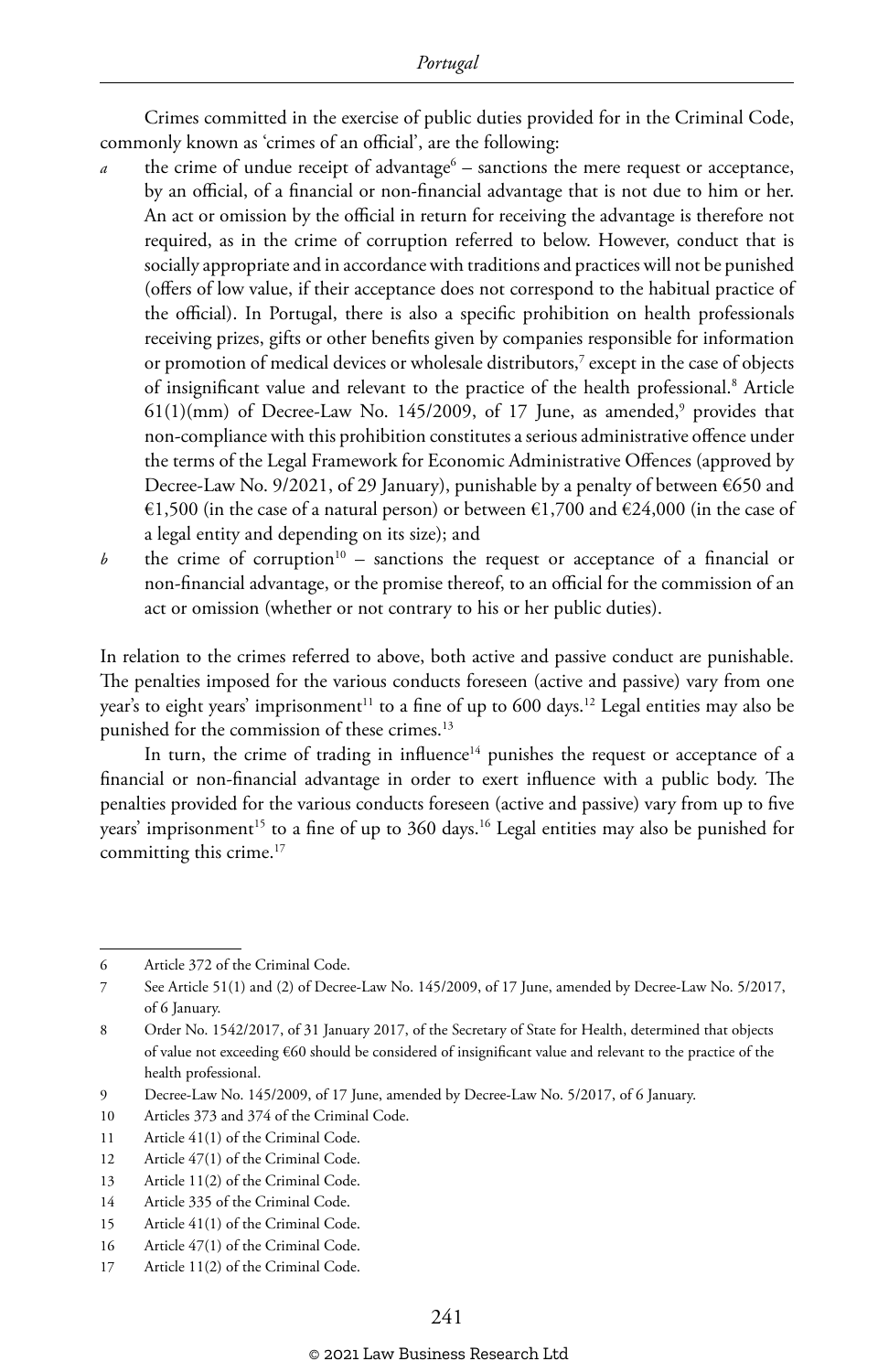In Portugal, corruption is also prohibited in international trade and in the private sector.<sup>18</sup> Article 8 of Law No. 20/2008, of 21 April, provides that any private sector employee who requests or accepts, without its being due, a financial or non-financial advantage, or the promise thereof, to commit an act or omission that constitutes a breach of his or her functional duties, is punishable with a prison sentence of up to five years or a fine of up to 600 days. If the said act or omission causes a distortion of competition or damage to the patrimony of third parties, the agent is punished with a prison sentence of between one and eight years. Article 9 of the same law provides for the corresponding crime of active corruption, punishable with a prison sentence of up to three years or with a fine (however, if the conduct is aimed at causing a distortion of competition or damage to the property of third parties, the agent will be punished with a prison sentence of up to five years or with a fine of up to 600 days). Legal entities may also be punished for committing these crimes, under general provisions.<sup>19</sup>

#### **III ENFORCEMENT: DOMESTIC BRIBERY**

In the Portuguese judicial system, of note during 2021 was the judicial decision rendered in the well-known case *Operação Marquês*, which involved the former Prime Minister José Sócrates. At the end of pretrial phase, the judge decided that José Sócrates, accused of 31 crimes, will go on trial for three crimes of money laundering and another three of document forgery, the same crimes for which his friend and businessman Carlos Santos Silva was indicted. The judge considered it proved that Carlos Santos Silva corrupted the former head of government, a crime of corruption that is, however, time-barred. The *Operação Marquês* case has links to other legal systems, namely Switzerland, where there were accounts in which – according to the prosecution – sums of money originating from the crimes referred to above were deposited.

In another high-profile case, the *BES* case (which concerns investigations into crimes related to the fall of the Espírito Santo Group), the extradition to the US of an accused former manager took place this year, where he may be convicted of money laundering and criminal association. At stake is allegedly a 'corruption scheme of several Venezuelan politicians and directors and managers of Petróleos da Venezuela (PDVSA), in which more than 3.5 billion euros were embezzled'. The defendant in question is suspected of having 'served as an intermediary in the payment of bribes from two Venezuelan businessmen, Roberto Rinco and Abraham Shiera, both convicted of corruption in the United States, to officials of PDVSA'.20

#### **IV FOREIGN BRIBERY: LEGAL FRAMEWORK**

As mentioned above, Law No. 20/2008, of 21 April, deals with criminal liability for corruption in international trade. Its Article 7 defines that whoever, by themselves or through their consent or ratification, through an intermediary, gives or promises to a national, foreign or international official, or to a national or foreign political officeholder, or to a third party

<sup>18</sup> Article 4 of Law No. 20/2008, of 21 April.

<sup>19</sup> ibid.

<sup>20</sup> Quoting an article in the Portuguese online newspaper *Observador*, of 13 July 2021, available at https:// observador.pt/2021/07/13/arguido-do-processo-da-queda-do-ges-extraditado-para-os-eua-podeser-condenado-a-45-anos-de-prisao/.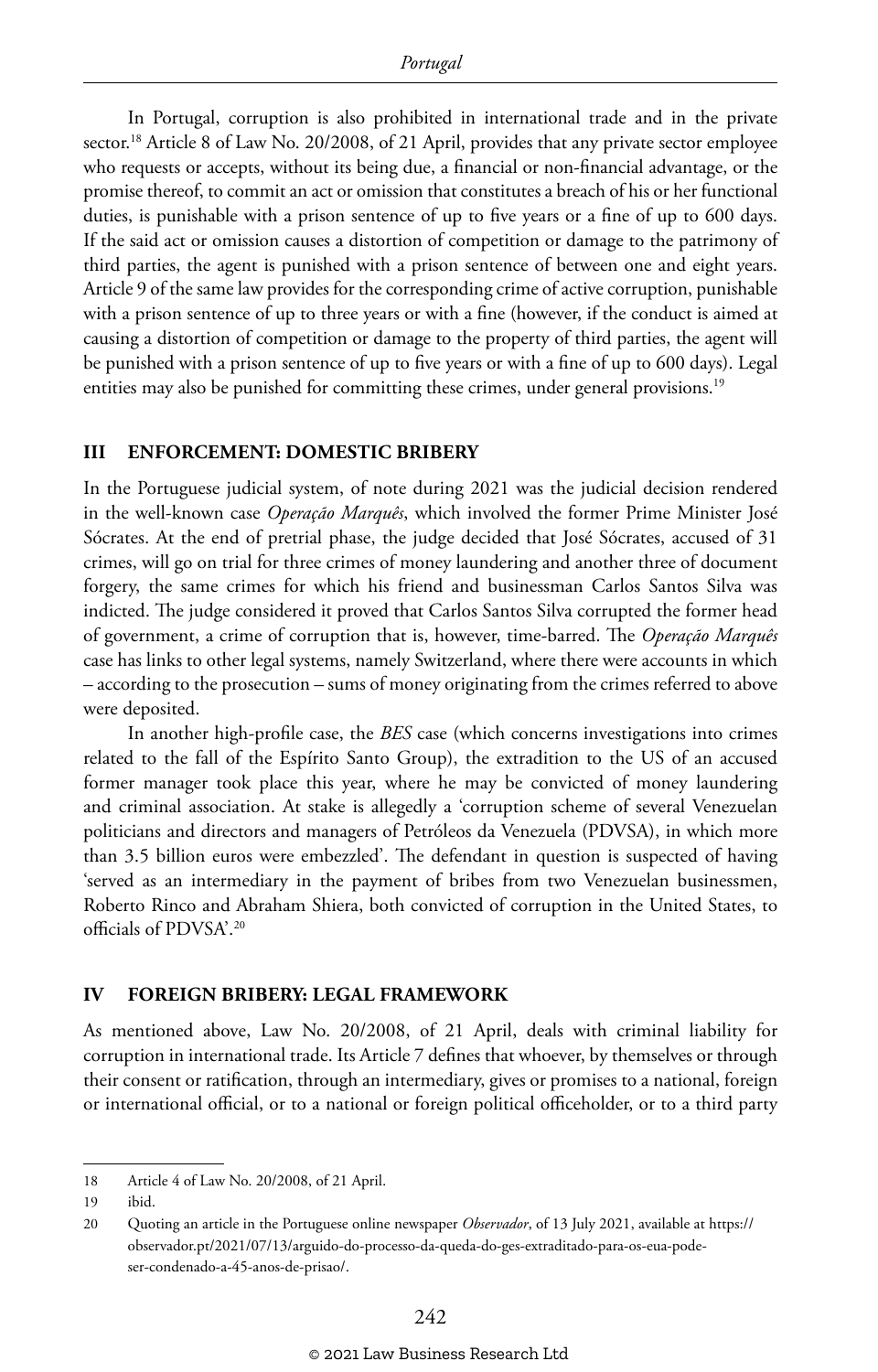with their knowledge, an undue financial or non-financial advantage in order to obtain or maintain a business, a contract or another undue advantage in international commerce, will be punished with one to eight years' imprisonment.

As regards the enforcement of foreign bribery laws, in preventive mode, Article 1(a) of Law No. 36/94, of 29 September, combined with Articles 7 and 10 of Law No. 20/2008, of 21 April, indicates that it should be the Public Prosecutor's Office and the Judiciary Police, through the Central Office for the Fight against Corruption, Fraud and Economic and Financial Offences, that carry out preventive actions regarding international corruption.

According to Article 3 of Law No. 36/94, the Judiciary Police shall collect elements that may indicate the commission of a crime and, if the suspicion is confirmed, report it to the Public Prosecutor's Office.

As for denouncing or cooperating with the authorities to obtain some form of leniency, this is generally not allowed in Portugal. The only exception is foreseen under Article 374-B of the Criminal Code, which expressly allows the possibility of mitigation or suspension of the penalty for corruption under specific circumstances such as rejection or restitution of the undue advantage or cooperation with the authorities in the investigation.

Recently, the case of the Portuguese hacker Rui Pinto – who was accused of crimes of illegitimate access, breach of correspondence, computer sabotage and attempted extortion – triggered a discussion about the relevance of the defendant's collaboration with the investigation and judicial authorities. According to the media, in his hacking activity he accessed information useful to other criminal investigations, namely corruption cases, which justified his collaboration with foreign judicial authorities in Belgium, France and the Netherlands.

The National Anti-Corruption Strategy 2020–2024 admits amendments to the Criminal Code to allow the application of the 'reward law' in corruption cases.

For the time being it is not possible to agree with the Public Prosecutor on the applicable penalty in Portugal, but the government has expressed its intent to change this situation in the National Strategy to Fight Corruption 2020–2024, foreseeing a future amendment to the Criminal Code to provide for the possibility of concluding an agreement on the applicable penalty, based on a free and unreserved confession of the facts under investigation (i.e., plea bargaining).

#### **V ASSOCIATED OFFENCES: FINANCIAL RECORD-KEEPING AND MONEY LAUNDERING**

Under Portuguese law, money laundering is a crime punishable by up to 12 years' imprisonment. According to Article 368-A, No. 1, Paragraph (k) of the Portuguese Criminal Code, the crime of corruption in both the public and private sectors is considered a predicate offence of money laundering. Usually, the investigation of a crime of corruption encompasses money laundering as well. It is also common that the prosecution as well as the criminal conviction refer to both crimes.

Besides criminal offences, non-compliance with money laundering prevention by obliged entities is also sanctioned as an administrative offence with fines up to  $\epsilon$ 5 million under Law No. 83/2017, of 18 August 2017. This law transposes Directive 2015/849/EU of 20 May 2015 on the prevention of the use of the financial system for the purposes of money laundering or terrorist financing. On 31 August 2020, this law was altered by Law No. 58/2020, with the aim of the prevention of the use of cryptocurrencies for money laundering purposes, in accordance with the Directive 2018/843/EU of 30 May 2018.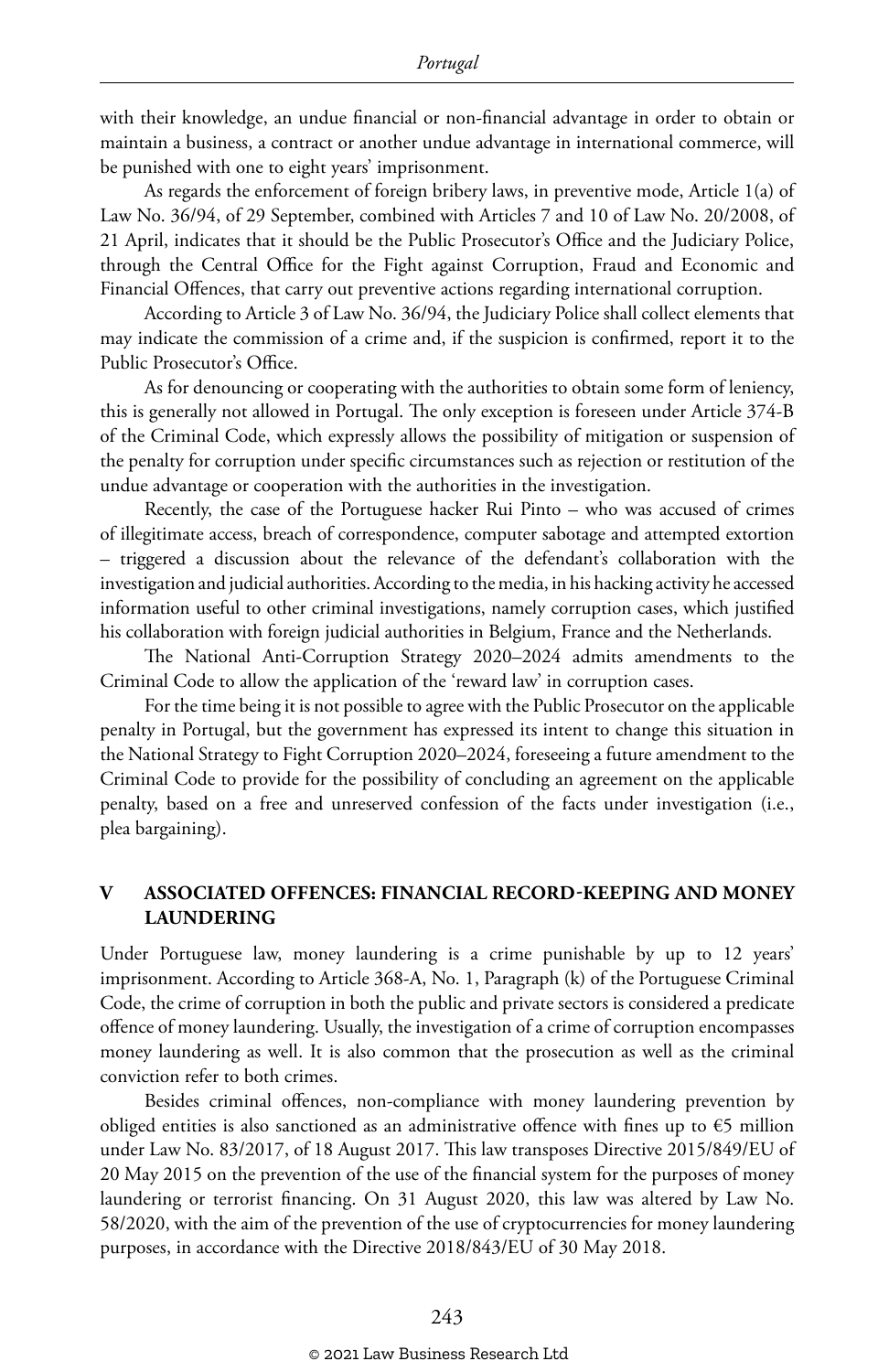Under the provision of Articles 43 and 44 of Law No. 83/2017, of 18 August 2017, financial institutions and other (non-financial) obliged entities have a legal duty to report all suspicious transactions to the authorities – the Portuguese Financial Intelligence Unit and the Public Prosecutor's Office. The obliged entities (financial and non-financial) must maintain a record of the reported transactions.

#### **VI ENFORCEMENT: FOREIGN BRIBERY AND ASSOCIATED OFFENCES**

In recent years, there have been several cases involving cooperation between the Portuguese legal system and others to pursue corruption at an international level. An example is the Rota do Atlântico investigation, which involves Portuguese businessmen, high-ranking state figures in the Congo and various multinationals, such as the Gunvor group, linked to the commercialisation of oil.21 In this investigation, the Portuguese authorities collected data that originated in another criminal case investigation, namely Operação Lex, which ended with several Portuguese judges from the Court of Appeal accused of corruption and accepting undue advantage.<sup>22</sup>

The Brazilian Lava Jato criminal investigation is also under way. The Portuguese Public Prosecutor's Office has been collaborating with the investigations that allegedly are linked to other high-profile criminal cases such as *Operação Marquês*, *Monte Branco* and *BPN*. 23

More recently, there was also the result of the Luanda Leaks journalistic investigation, in which the businesswoman Isabel dos Santos, daughter of former Angolan President José Eduardo dos Santos, was linked to money laundering, trading in influence, wrongful management and forgery, among other economic crimes. Portuguese judicial authorities are collaborating with the Angolan judicial authorities, the former having carried out a preventive seizure of Isabel dos Santos's bank accounts requested by the latter.<sup>24</sup>

In 2021, Portugal also executed an international arrest warrant issued by Angola, as part of the *CNC* case, in which the former chair of the board of directors of the Luanda Urban Collective Transport Company is accused of involvement in embezzlement of public funds.<sup>25</sup>

#### **VII INTERNATIONAL ORGANISATIONS AND AGREEMENTS**

On 1 September 1999, the Council of Europe Criminal Law Convention on Corruption came into force in Portugal. Afterwards, the Additional Protocol to this Convention also came into force on 1 July 2015. Both the Treaty and its Additional Protocol are relevant to the prevention of corruption and related offences leading to the criminalisation of conduct such

<sup>21</sup> Based on an article in the Portuguese online newspaper *Sábado*, of 26 April 2018, available at www.sabado. pt/portugal/detalhe/processo-de-jose-veiga-vai-arrastar-se-ate-2019.

<sup>22</sup> Based on an article in *Observador*, of 10 January 2020, available at https://observador.pt/2020/01/10/ empresario-jose-veiga-arguido-na-operacao-lex-por-alegadamento/.

<sup>23</sup> Based on an article in *Observador*, of 21 July 2015, available at https://observador.pt/2015/07/21/lava-jato-5-graficos-caso-brasileiro-cruza-varios-processos-portugal/.

<sup>24</sup> Based on the *DW* online article of 4 May 2021, available at www.dw.com/pt-002/ justi%C3%A7a-portuguesa-arresta-contas-de-pessoas-pr%C3%B3ximas-a-isabel-dos-santos/a-57420906.

<sup>25</sup> Based on an article in the Portuguese online newspaper *Diário de Notícias*, of 18 January 2021, available at www.dn.pt/sociedade/detido-pela-pj-para-extradicao-ex-administrador-de-empresa-de-transportes-deangola--13244781.html.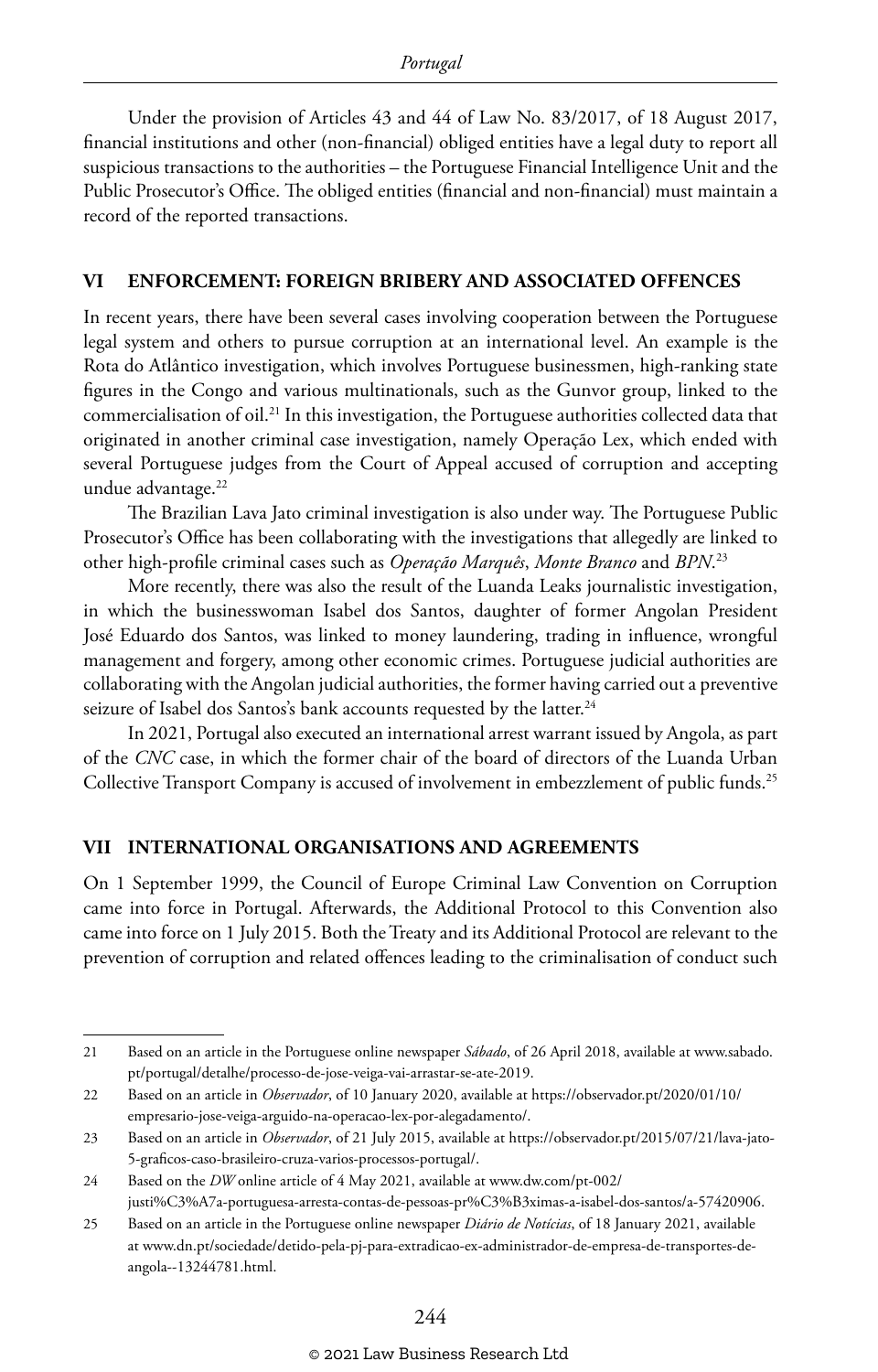as trading in influence and corruption in the private sector and in international organisations. The Group of States against Corruption (also known as GRECO) established by this Treaty has been closely monitoring its implementation by the ratifying states, such as Portugal.

Although Portugal has ratified the Organisation for Economic Co-operation and Development Anti-Bribery Convention, the United Nations Convention against Corruption and the United Nations Convention against Transnational Organized Crime, over the past decades relevant legal developments stem from European Union legislation on corruption. For example, the approval of Council Framework Decision 2003/568/JHA, of 22 July 2003, on combating corruption in the private sector resulted in the criminalisation in Portugal of corruption in the private sector and in international trade (under Law No. 20/2008, of 21 April 2008), as well as of the new offence of accepting undue advantage.<sup>26</sup>

#### **VIII LEGISLATIVE DEVELOPMENTS**

On 17 June 2021, the Portuguese Council of Ministers approved a Decree-Law establishing both the new national anti-corruption mechanism and the new rules for the prevention of corruption. The primary objective of this legislation is to set several obligations for the public and private sectors (covering medium-sized and large companies) regarding the prevention of corruption.

The General Regime for the Prevention of Corruption foresees that companies employing more than 50 employees must have an extensive compliance programme (including codes of conduct, whistle-blowing channels and training programmes) aimed at the prevention of corruption and related offences.

The second objective of the legislation is to create a new administrative authority – the National Anti-Corruption Mechanism – entrusted with monitoring compliance with the legal obligations set out in the General Regime for the Prevention of Corruption.

#### **IX OTHER LAWS AFFECTING THE RESPONSE TO CORRUPTION**

Approval of the new legislation that transposes the EU Whistleblower Protection Directive – Directive 2019/1937/EU of the European Parliament and of the Council, of 23 October 2019, on the protection of persons who report breaches of EU law – is still expected between the time of writing and the end of 2021.

This legislation will apply to reporting persons working in the private or public sectors who acquired information on breaches of EU law in a work-related context. The obligation to set a whistle-blowing channel within the organisation will apply to companies with more than 50 employees.

#### **X COMPLIANCE**

The importance of compliance programmes in Portugal has increased over the past decade. Compliance programmes are not mandatory for most companies and sectors – except for the prevention of money laundering – nor are considered a defence mechanism under the Portuguese Criminal Code.

<sup>26</sup> Foreseen in Article 372 of the Portuguese Criminal Code.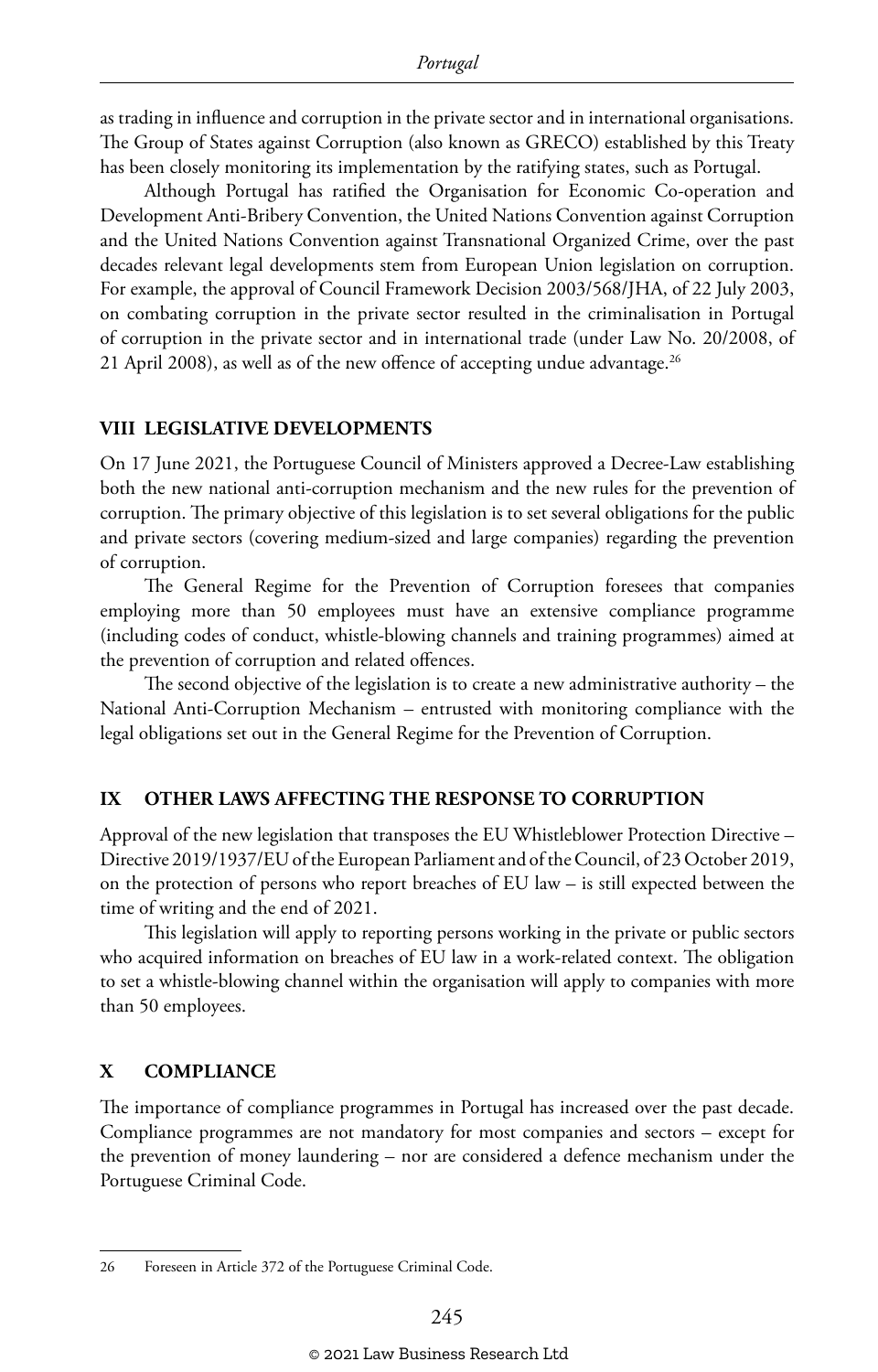Nevertheless, the existence of compliance programmes is generally considered a mitigating factor when it comes to determining the sanctions for criminal or administrative offences, since it demonstrates the company's compliance with the applicable law, particularly in relation to the prevention of corruption, related offences and money laundering.

However, the approval of the General Regime for the Prevention of Corruption and the transposition of the EU Whistleblower Protection Directive will most definitely change this scenario and increase the number of companies (in both the public and private sectors) subject to the legal obligation of having a compliance programme specially designed to prevent corruption, related offences and money laundering.

#### **XI OUTLOOK AND CONCLUSIONS**

The recently approved Decree-Law will certainly have a profound impact on medium-sized and large companies in relation to compliance and the prevention of corruption.

Additionally, the expected legislation that transposes the EU Whistleblower Protection Directive will facilitate (and probably increase) the number of reports of suspected acts of corruption, even if limited to EU law. Nevertheless, it will be interesting to see if there is an effective increase in denunciations and, if so, if this will result in an increase in the number of judicial investigations, prosecutions and criminal convictions.

The recently approved National Anti-Corruption Strategy 2020–2024 will bring changes to the rules about the admissibility of defendant collaboration with ongoing investigations in exchange for mitigation or suspension of the procedure or sanction. It remains to be seen whether these changes will be implemented by the new Decree-Law and the actual extent of the admissibility of these kinds of agreements.

One should be aware of the continual increase in the rules and penalties regarding the prevention of money laundering and terrorism financing.

Last, one should expect an increasing relevance of compliance programmes on the determination of companies' liability for criminal and administrative offences of corruption and related infractions.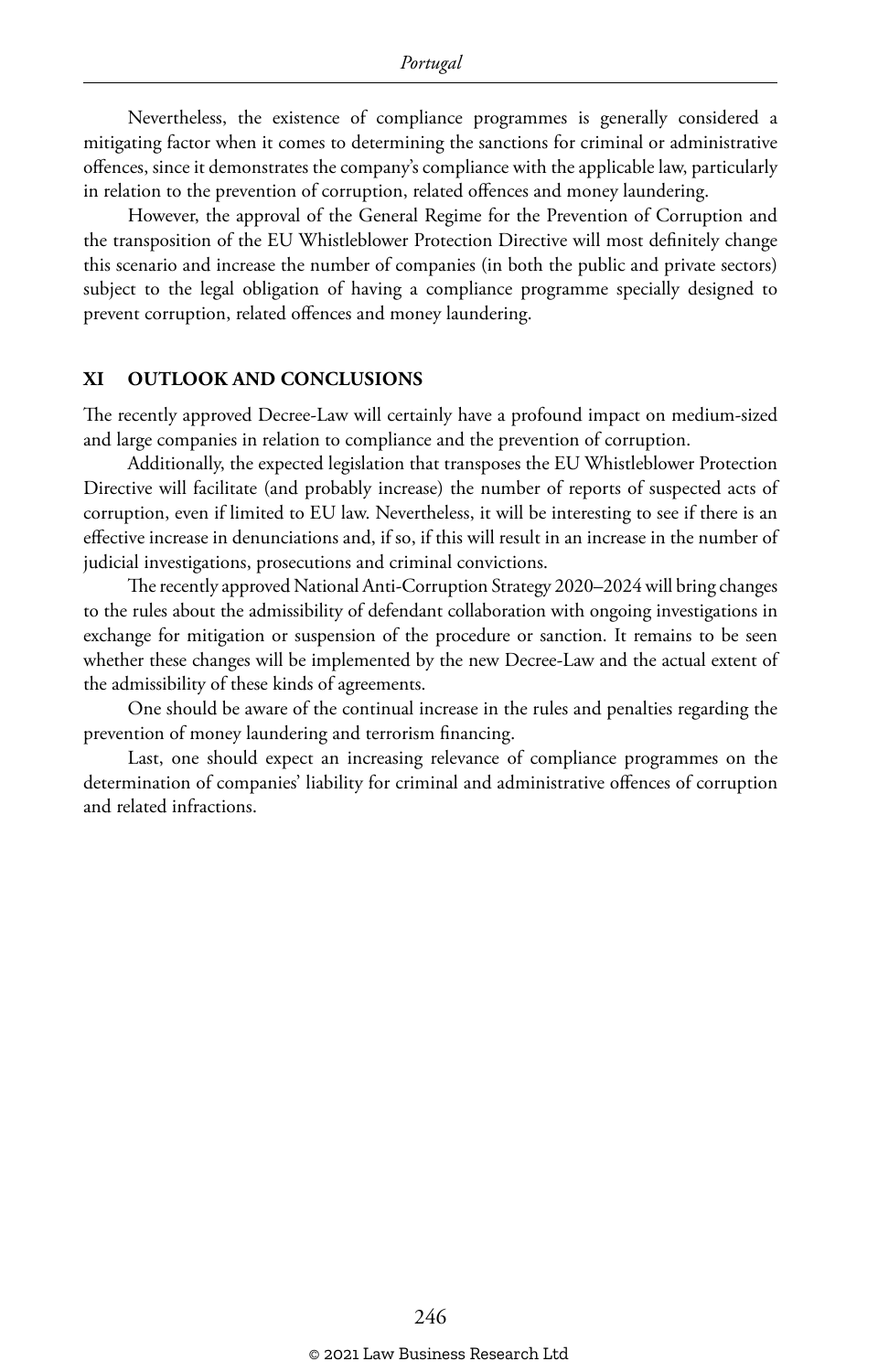# ABOUT THE AUTHORS

#### **ANA DE BRITO CAMACHO**

#### *Sérvulo & Associados*

At Sérvulo since 2008, Ana de Brito Camacho is a senior associate in the corporate crime and regulatory compliance and in the litigation and arbitration departments. She graduated in law from the Faculty of Law of the University of Lisbon in 2003. From 2005 to 2007 she was an associate at Ferreira Pinto & Associados, where she was a trainee lawyer from 2003 to 2005. She joined the Bar Association in 2005. She obtained a graduate qualification in consumer law from the Faculty of Law of the University of Lisbon in 2007, and she further attended graduate courses in: law enforcement, compliance and criminal law, at the Faculty of Law of the University of Lisbon in 2016; administrative sanctions law, at the Faculty of Law of the University of Lisbon in 2015; European justice on human rights, at the Faculty of Law of the University of Coimbra in 2008; and economic and European criminal law, at the Faculty of Law of the University of Coimbra from 2004 to 2005. From 2017 to 2019, Ana was a member of the Legislative Policy Office of the Portuguese Bar Association, among others roles functioning as coordinator of the Working Group for the Reform of Administrative Offences of the Bar Association. She is a founding member of the Criminal Forum – Association of Criminal Lawyers.

#### **JOÃO SANTOS MARTA**

#### *Sérvulo & Associados*

João Santos Marta has been at Sérvulo since 2016, and is an associate in the litigation and arbitration department, which he joined as a trainee lawyer. He currently attends the postgraduate course in corporate law at the Faculty of Law of the University of Lisbon. He obtained graduate qualifications in economic and European criminal law in 2021 and compliance and criminal law in 2020, both from the Faculty of Law of the University of Coimbra. He previously attended a graduate course in digital evidence in criminal procedure at the Faculty of Law of the University of Lisbon in 2019. He concluded a master's in forensic legal sciences in 2015, and graduated in law in 2013, both from the Faculty of Law of the University of Coimbra. He joined the Bar Association in 2018.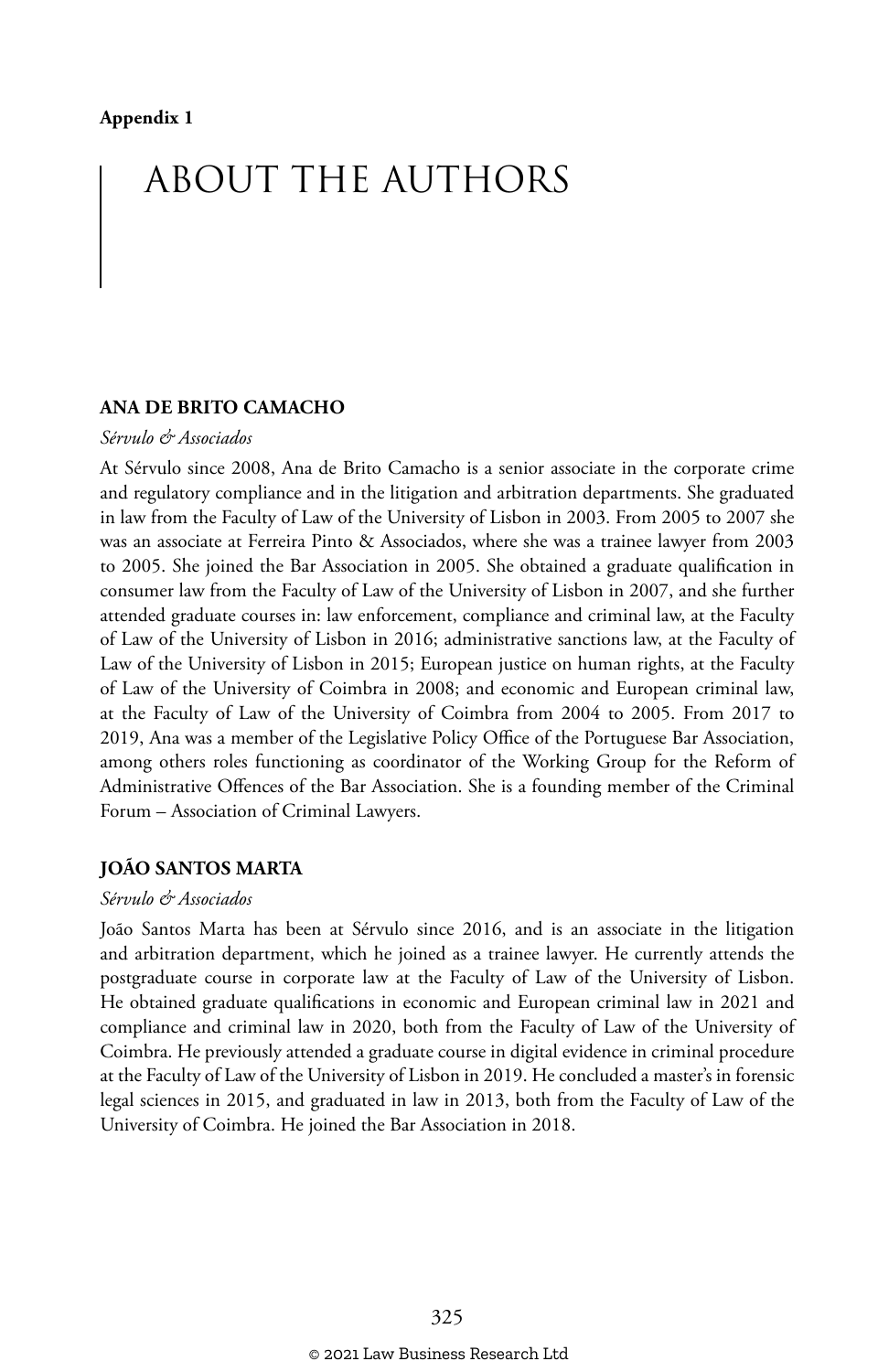#### **SÉRVULO & ASSOCIADOS**

Rua Garrett, 64 1200-204 Lisbon Portugal Tel: +351 210 933 000 Fax: +351 210 933 001/2 abc@servulo.com jsm@servulo.com www.servulo.com